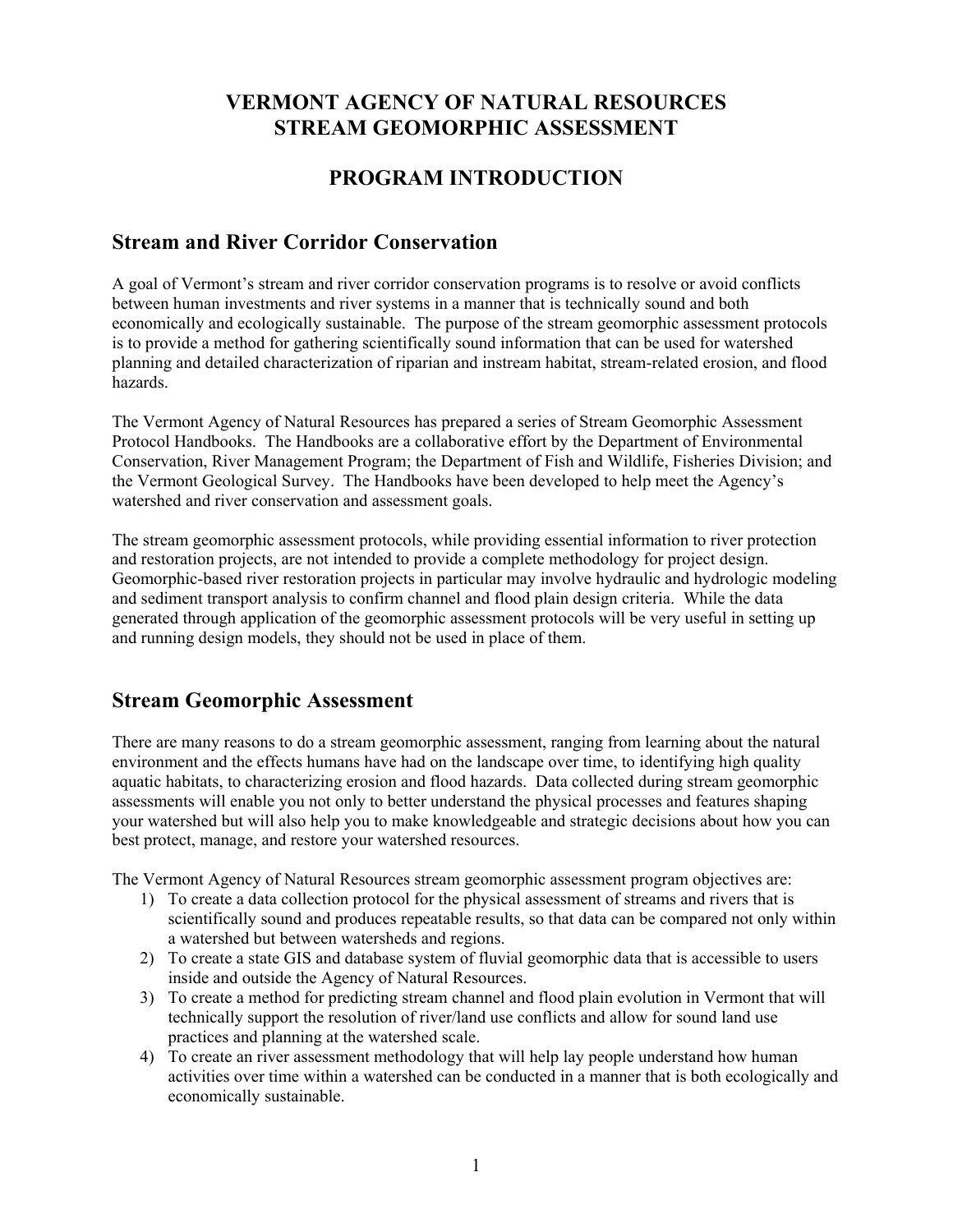Overall, stream geomorphic assessment will help you understand that stream sites should not be viewed in isolation, but rather within their watershed landscapes and history of land and water use changes. For instance, channel modifications upstream or downstream of a site, conducted decades ago, may be the source of the problems observed at that site today. Maps, aerial photos, and historic information will be invaluable when combined with field observations in piecing together the story of a stream's response to the natural and human disturbances that have occurred over time.

### **River Corridor Management Using Fluvial Geomorphic Science**

The Vermont ANR stream geomorphic assessment protocol brings the best accepted practices of the emerging science of fluvial geomorphology into the practical realm of river management in Vermont. Together with the sciences of engineering, hydrology, and river ecology, Vermont will be in a better position to achieve long-term ecological and economic sustainability of Vermont's river and watershed resources.

Fluvial geomorphic science explains the physical river processes and forms that occur in different landforms and geologic and climatic settings. In applying fluvial geomorphic science, it is assumed that:

- 1) Although rivers are dynamic, with a form or geometry that is ever changing through erosion and depositional processes, there is a central tendency of form and process that has a predictable relationship with surrounding and watershed land forms and which may undergo significant change naturally with climate changes over time;
- 2) Human-related physical change to river channels, flood plains, and watersheds often mimic and/or change the rate of natural physical processes; and
- 3) A scientifically sound river corridor management program can be based in part on regional channel evolution models that help predict how an altered river channel may return to a former channel form (or type) when significant disturbances end, or how the channel may adjust to develop a new form (or type) if the disturbances continue.
- 4) The distribution and condition of stream types, especially those indicative of reach and watershed scale adjustments, influence erosion and flood hazard risk levels and aquatic habitat quantity and quality.

In the Vermont Stream Geomorphic Assessment Protocols the term "in adjustment" is used to describe a river that is undergoing change in its channel form and/or fluvial processes outside the range of natural variability. The fluvial processes typically affected in river reaches that are "in adjustment" are those associated with reach hydrology and sediment transport. Although channel adjustment involves erosion, the term is not synonymous with erosion. The processes of erosion and sediment deposition are ongoing and often result in changes in channel form and fluvial processes that are well within the range of natural variability. Fluvial geomorphic assessments help us understand whether the observed channel changes (such as eroding banks) are indicative of a river adjustment process, and if so, to what extent and over what period of time the adjustment will occur. Fluvial geomorphic assessments can also help us evaluate how the adjustment will likely play out under various management scenarios. With this knowledge river managers can weigh the long-term costs and risks associated with different human activities, including channel and floodplain encroachments or land use conversions at the watershed scale.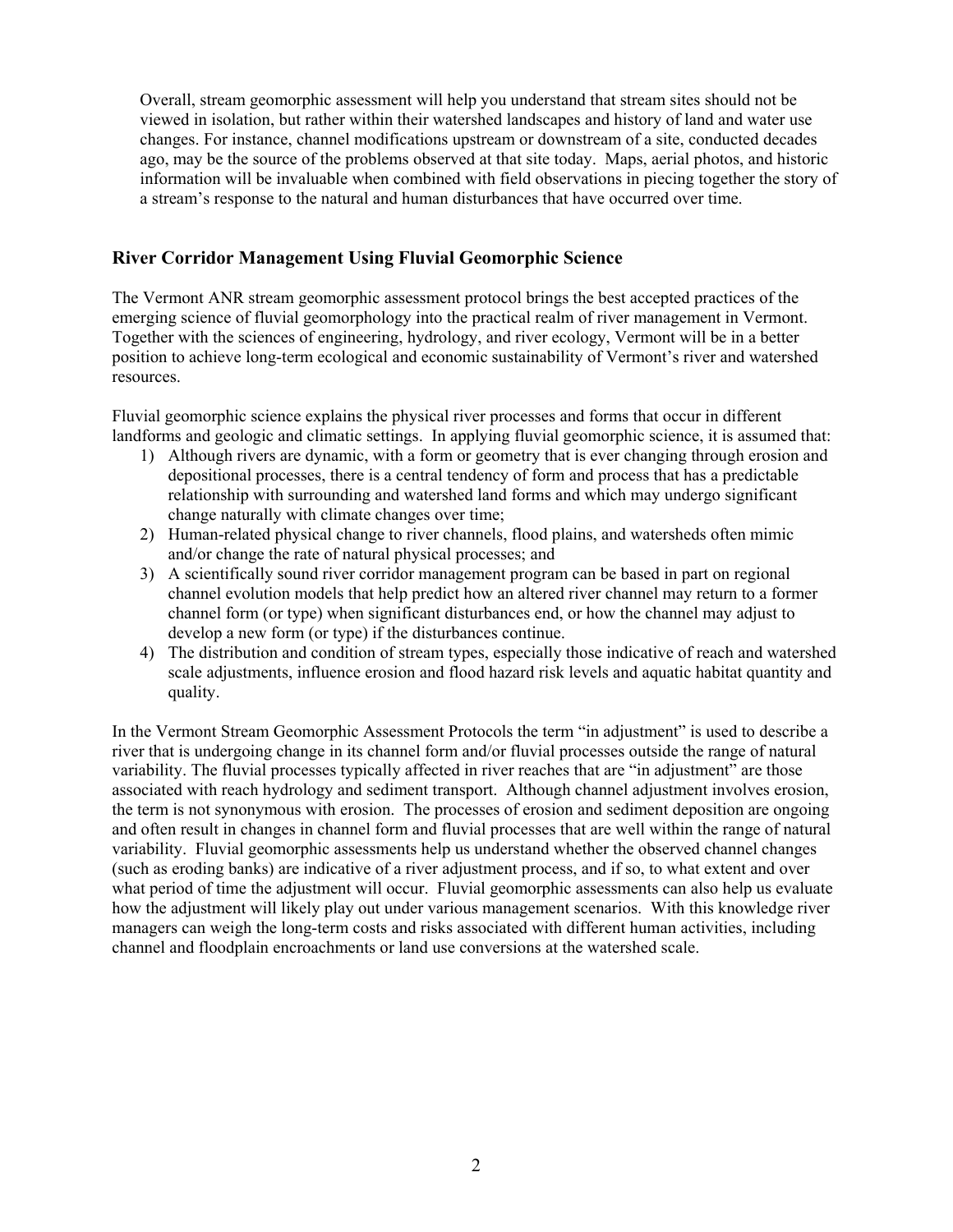### **Introduction to Physical River Processes**

Until recently, river management has largely depended on the science of hydrology to explain the behavior of rivers. This science focuses on the pattern and volume of runoff and the ability of structures to withstand the forces created by runoff and the damages associated with inundation. Now, across the nation and in Vermont natural resource scientists and managers are using fluvial geomorphology to improve planning for and management of river corridors. Because fluvial geomorphology explains the physical processes that shape river channels while considering the different landforms and geologic and climatic settings in which river systems exist, the use of this science has led to an understanding that structures and land uses placed near rivers must not only withstand the forces of running water but must also avoid changing the fluvial processes of a river system, including the **movement of sediment**, in order for such structures and land uses to remain secure.

The physical attributes of a stream or river channel are composed of watershed inputs, which are water, sediment and organic debris ( i.e. fallen trees, leaf matter, etc…). The arrangement of these materials into a river channel is influenced by the characteristics of the valley within which the river is located, including valley slope and width, bedrock and surficial geology, soils, and vegetation. Watershed inputs and valley characteristics together determine a river channel's dimension (channel width and depth), pattern (or plan form), and profile (or slope), which are developed and maintained over time by the channel forming flow and the sediment produced by the watershed. The channel forming flow, also called the bankfull flow, is approximately the average annual high water event, which, by virtue of its frequency, does the greatest amount of "work" on the channel and floodplain and transports the greatest volume of sediment over time.

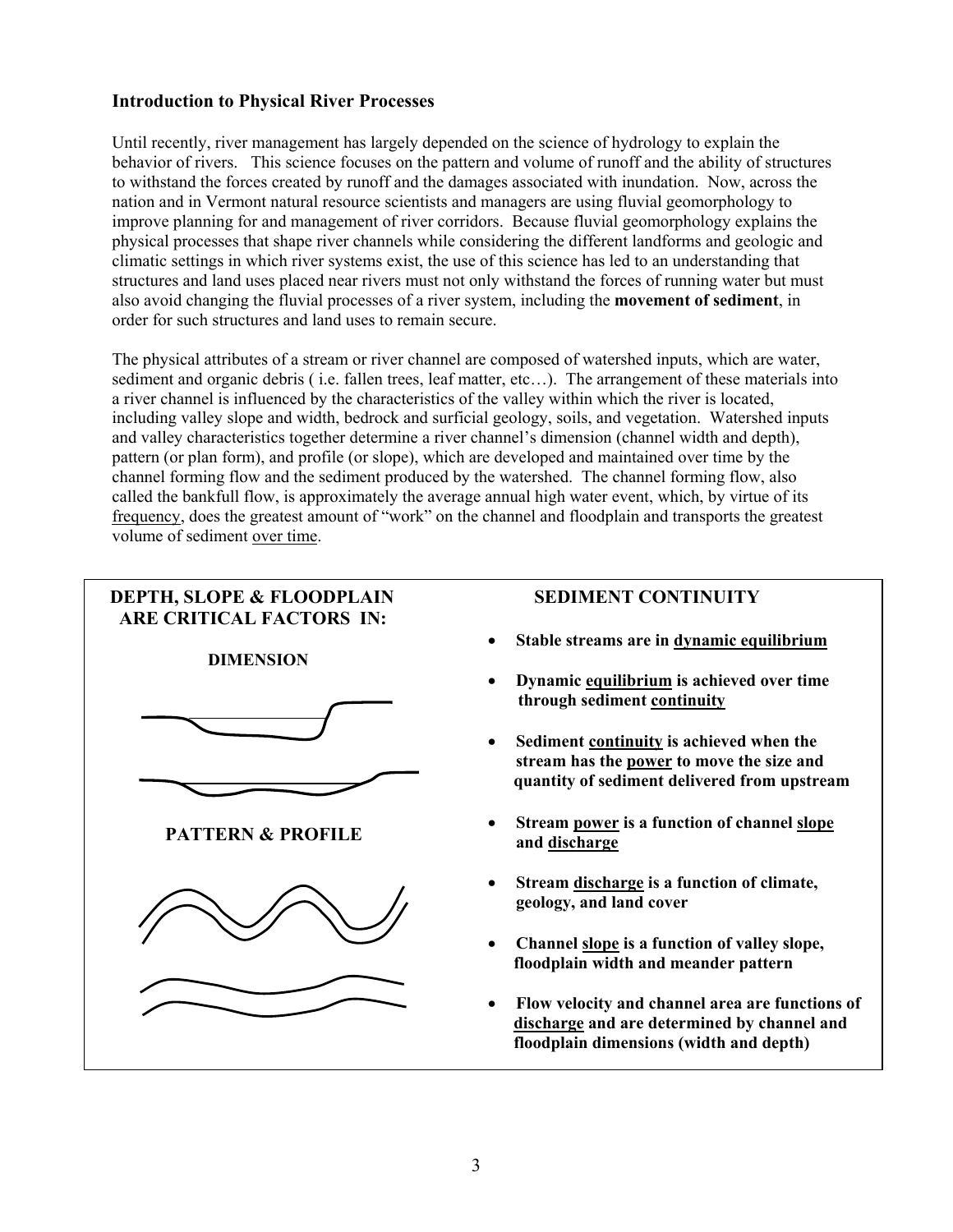Figure 1 (Lane, 1955) illustrates how water volume, sediment volume and particle size, and slope (or energy grade) of a river channel are naturally balanced. If the balance is tipped the channel responds by either aggrading (building up sediment on the channel bed) or degrading (scouring down the channel bed). A change in any one of these parameters will cause adjustments of the other variables until the river system is brought back into balance. For example, in some cases rapid urbanization of a watershed has shown to increase runoff events such that a river channel receives a greater volume of water more frequently. Using the diagram below it can be seen that this increase in the river's water volume would tip the scale to the right. The river will respond by degrading until either the volume and/or size of sediment increases enough to bring the scale (river channel) back into balance.



**Figure 1.** Lane's Balance (1955). From the Interagency Stream Corridor Restoration Manual (1998); Demonstrating a balance between: Sediment Supply, Sediment Size **and** Slope, Discharge Source – Rosgen (1996)

When a stream is undergoing physical adjustments we say that it is seeking equilibrium, or trying to get in balance with its watershed inputs. Using the fundamental equation offered by Lane you can begin to understand how different land uses or management activities "tip the balance." Land use patterns, especially those within or adjacent to riparian corridors, that significantly alter the runoff patterns of water **and/or** sediment will elicit a channel adjustment process. When these processes change the relationship of the river with its floodplain (by aggrading or degrading the channel bed) it becomes increasingly difficult to plan for, as well as expensive to maintain, those land uses.

Streams are naturally in **dynamic equilibrium** when they have achieved a "balance" with the water, sediment and organic debris delivered from their watersheds. Streams in equilibrium may still erode their banks, migrate over time across their valleys, and periodically experience small-scale lateral and/or vertical adjustments. Even with these changes, a stream will maintain dynamic equilibrium as long as its channel **form** (dimension, pattern, and profile) allows it to carry out the **functions** of discharging its water, sediment, and organic debris .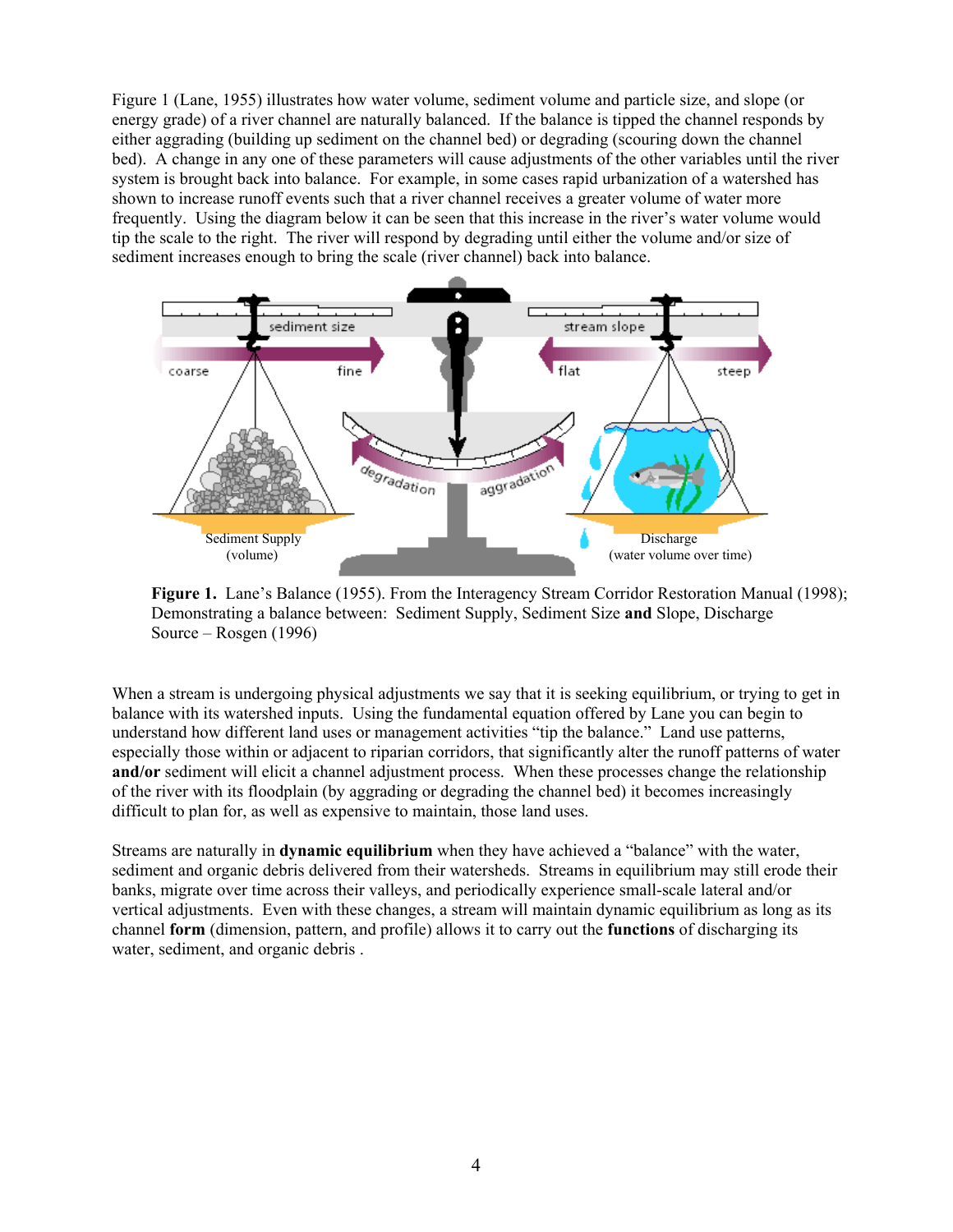

The periodic disturbance that occurs in natural stream and river systems is actually beneficial to an aquatic ecosystem and has been shown to increase biotic diversity, as long as the degree and frequency of disturbance remain within the adaptive capabilities of the aquatic organisms present in the system (Allan, 1995). Aquatic habitat and the communities of organisms it supports are more complex and diverse as a result of periodic bed and bank erosion, substrate deposition, and debris accumulation in the active channel and floodplain. The difficult question that many scientists are trying to answer is what magnitude and frequency of disturbance in a given stream system is healthy and at what scale of channel adjustment do the populations of certain aquatic organisms begin to be negatively affected.

### **Floodplain Access and Channel Evolution**

Of the many surface water management deficiencies of the  $20<sup>th</sup>$  century, failure to understand, protect and preserve rivers' access to their floodplains has directly resulted in some of the most intractable conflicts between human investments and river system dynamics being experienced today. Over the last century, many miles of Vermont's rivers have been subjected to channel management practices such as armoring, dredging, gravel mining and channelization, for the purpose of containing high flows in the channel and to protect human investments built in the historic floodplains that are incompatible with periodic inundation. Alternatively, floodplains have been and continue to be filled to elevate planned land uses above "design" flood stages.

Containing greater flows in the stream channel results in an increase in the stream's power that must be resisted by the channel boundary materials; i.e., the rocks, soil, vegetation or man-made structures that make up the bed and banks of the river. Depending on the type of channel boundary materials that exist, the effects of disconnecting a channel from its floodplain can be varied. Channel evolution models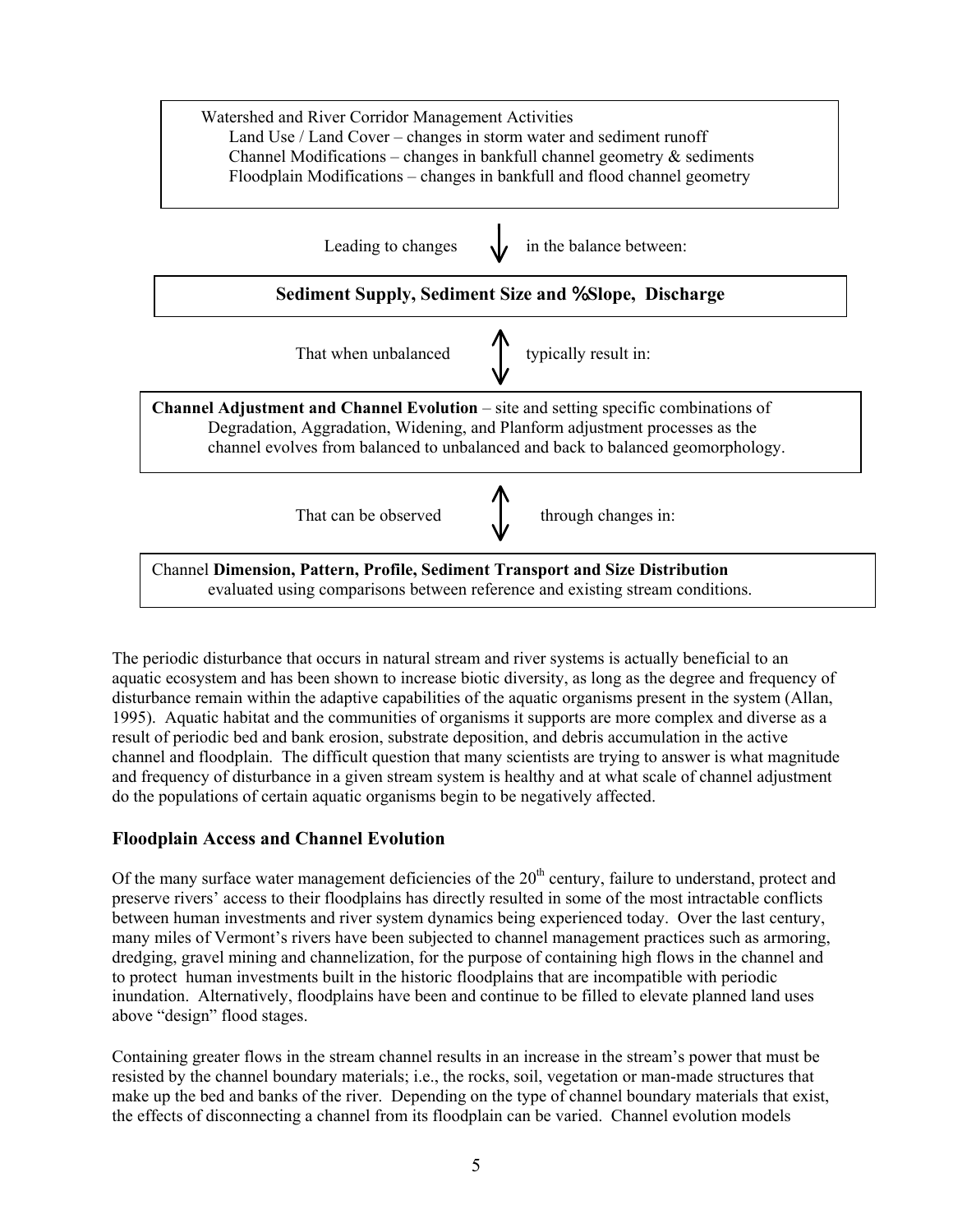(CEMs) published by Schumm (1969 and 1984) and Thorne, Hey, and Newson (1997) help to explain a stream channel's response to losing its floodplain (models are illustrated in Appendix C). The models show the response at the channel cross section, as well as the profound physical adjustments that occur upstream and downstream from the site of alteration as bed degradation (head cuts) migrate upstream through the system and bed aggradation, in the form of sedimentation, occurs downstream.

It is important to recognize the temporal aspect of channel response to change. Fluvial systems are energized by episodic events. Channel adjustment in response to land use practices or floodplain encroachments may begin immediately and persist for decades, depending on the sensitivity and morphology of the affected stream, the magnitude of alteration, and the frequency of high flow events. The channel evolution stages related to channel incision (bed degradation) and widening might occur within a few months to a few years; but stages associated with plan form adjustment and flood plain redevelopment might not reach completion for decades.

## **Fluvial Geomorphic Assessment Tools**

The Agency of Natural Resources has designed these protocols to bring together what have traditionally been distinct river and watershed assessment and resource management programs, including those associated with property protection and flood remediation and those focused on aquatic habitat protection and restoration.

Conflicts arise when the management practices associated with the protection and maintenance of public and private property are imposed upon a naturally dynamic river system. The challenge to landowners, river managers and the general public is to learn why a stream or river is eroding or moving and take actions that are consistent with its stream type (form **and** process), recognizing the inherent sensitivity of the stream, the implications of current adjustments, and the likely stage of channel evolution. To do otherwise may result in continued erosion and channel adjustments, perpetuating widespread and longterm conflicts and potential habitat impacts associated with large-scale channel aggradation and degradation. Conflict resolution and avoidance are facilitated by use of the following geomorphic assessment tools so that the dual long-term goals of ecological and economic sustainability are achieved.

#### **Stream Geomorphic Classification as an Assessment Tool**

River managers increasingly use stream geomorphic classification systems in communicating stream adjustment processes, channel evolution models and river corridor management goals. Vermont ANR has adopted a system that combines several nationally recognized stream geomorphic classification systems (Schumm, 1977; Rosgen, 1996; Montgomery and Buffington, 1997). In so doing, the Agency recognizes the importance of emphasizing what a classification system communicates and what it does not.

By ascribing a stream type or classification to a stream reach, the assessor communicates information about the reach's surrounding landform and geologic characteristics as well as its typical physical state (or central tendency) with respect to channel form and fluvial processes. The stream type classification system used in the Agency's assessment protocols is a set of broad descriptors and ratios that when combined generally characterize: a) the relationship of the stream with its flood plain; b) the respective roles of bed form, relative channel depth, and gradient in sediment transport processes; c) the size and quantity of sediment in transport; d) the boundary resistance of the stream bed and banks; and e) the hydrologic runoff characteristics.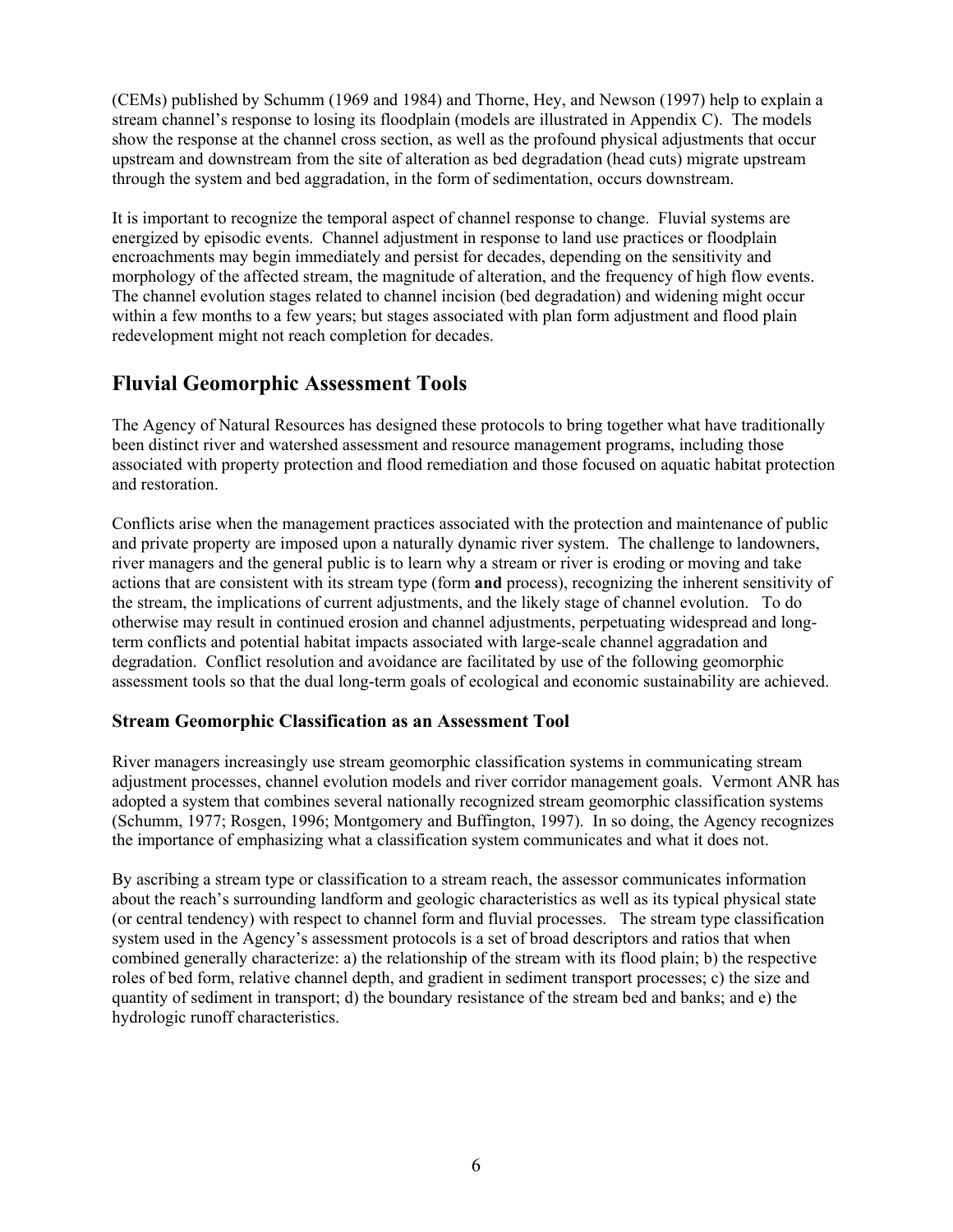The following points further clarify the meaning and intended purpose of stream classification as used in the Vermont ANR Stream Geomorphic Assessment Protocols:

- Stream typing assigns categories based on the general forms and interactions between channel and floodplain geometry that are narrow enough to distinguish between different fluvial process characteristics but broad enough to allow for the natural variability of channel dimension, plan form geometry, and longitudinal slope that is inherent in fluvial systems of all types.
- Stream types do not imply static conditions and will not serve to specify the channel dimension, pattern, profile, and sediment characteristics as absolute measures. Some streams are very dynamic, undergoing a great deal of adjustment while remaining the same basic stream type.
- Over time the stream type (or set of geomorphic descriptors) used to characterize a stream reach may change given certain stressors such as climate (including major floods), geologic processes, or human activities within the channel, flood plain and/or watershed.
- ANR's stream classification tool can describe stages in a stream's evolutionary process as a stream adjusts through what may be different forms and fluvial processes to reach equilibrium with its watershed inputs.
- Defining stream reaches based on stream type provides a structure for completing watershed analysis with a measurable unit for storing, sorting, and retrieving data.
- Understanding the nature and origin of observed channel adjustments and the outcomes of those adjustments is greatly enhanced by stream classification where the sensitivity of stream types to different imposed changes has been previously documented.

More often than not, a detailed assessment of stream a reach's geomorphology is begun after channel adjustments are underway. In order to determine what stream type is likely to result from these adjustments, and what the upstream and downstream ramifications of the impending adjustments may be, it is extremely useful to understand the stream type that characterized the reach before adjustments began. If there have not been significant changes in watershed hydrology or sediment supply the stream reach in question is likely to evolve back to the stream type from which it started. If, on the other hand, there have been substantial watershed changes resulting in significant changes in watershed inputs, then the stream may evolve to a different stream type. The Vermont assessment protocols are set up to help the assessor identify stream types, from three different perspectives, for any discrete stream reach as follows:

- **Reference Stream Type** the natural stream type that would exist in the absence of humanrelated changes to the channel, flood plain, and/or watershed. Given the long history of humanrelated changes to the Vermont landscape the assignment of reference stream type is often based largely on characteristics of the valley, geology, and climate. Verification and refinement of the reference stream type is made by observing sediment and hydrologic characteristics, as well as channel, flood plain, and terrace land forms.
- **Existing Stream Type** the current stream type as measured, that takes into consideration any human related changes to the channel, flood plain, and/or watershed. In many instances, a stream may be in adjustment and still be the same stream type as the reference. For example, a stream may be undergoing extensive and rapid lateral adjustments (also referred to as planform adjustments) due to removal of riparian vegetation, but still have the same general form and fluvial process as the reference stream type for the reach. In this scenario there may still be ample reason to be concerned and to develop a management plan for this reach. The management plan, however, may look significantly different if the reach was starting a channel evolution process (documented by a change in stream type from the reference) where both vertical and lateral adjustments were occurring.
- **Modified Reference Stream Type** the stream type that will evolve as a result of existing or emerging stressors, including human imposed changes to the channel, flood plain, and/or watershed. A modified reference stream type assignment recognizes that watershed land use conversion, alone or in combination with channel, valley, and/or flood plain modifications, may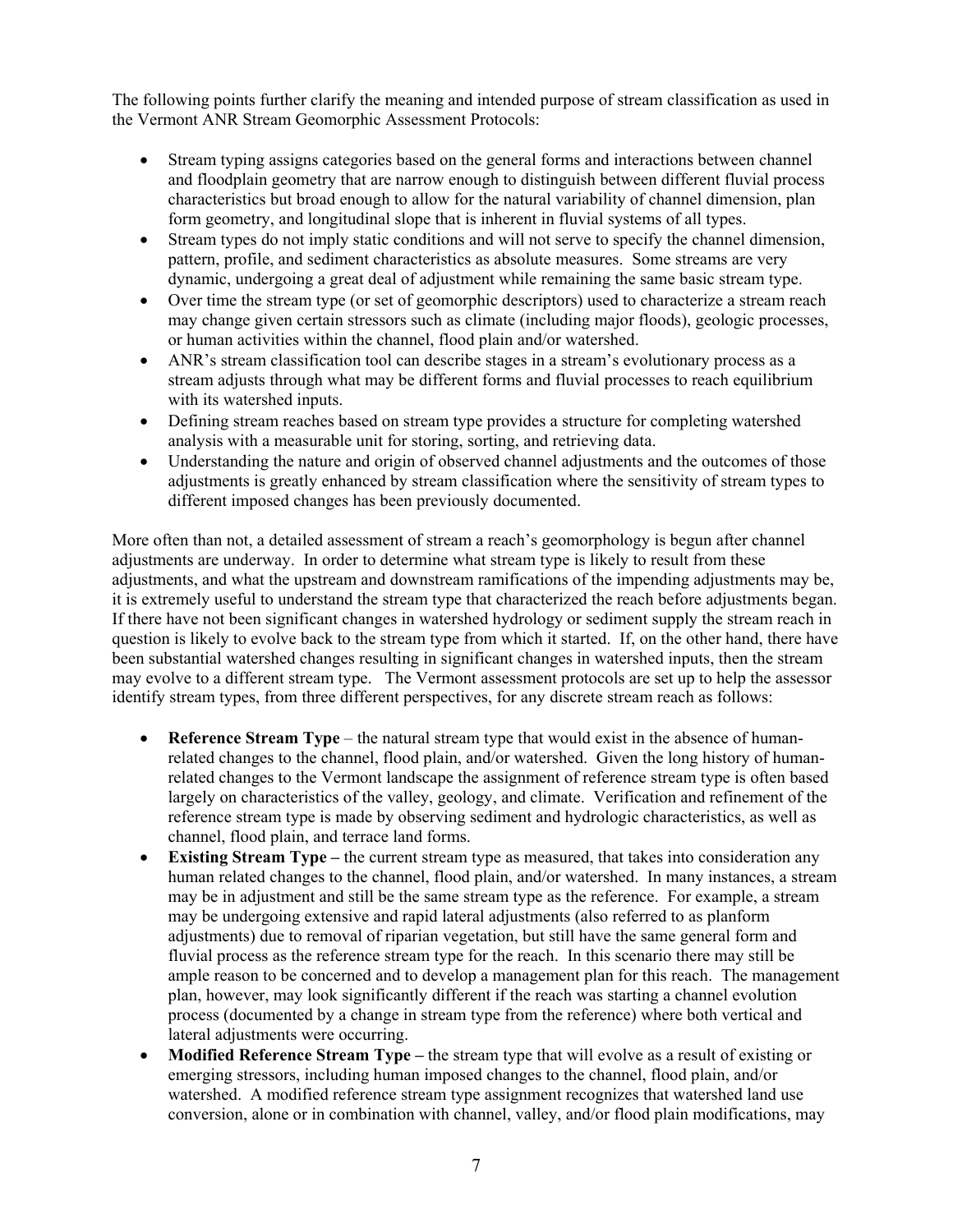prohibit the evolution of the channel back to the natural reference stream type. In this case, management towards an equilibrium state that is different than the natural reference type that existed historically may be more consistent with the State river corridor conservation goal of ecological and economic sustainability in both the short and long term. Typically the assignment of a modified reference stream type is limited to situations were historic watershed and river corridor development is so predominant that relief of the stressors associated with such development (which in many cases would require removal of substantial amounts of infrastructure) is impractical. The ANR protocol specifies that where a modified stream type has not been assigned, the reference stream type is the most prudent benchmark for achievement of the State river corridor conservation goal.

Assignment of existing and reference stream types provides a way to communicate adjustments and channel evolution processes as well as the stream's sensitivity to natural or human-caused stressors.

#### **Stream Geomorphic Condition as an Assessment Tool**

The Vermont ANR Stream Geomorphic Assessment protocols help river planners and managers take the first steps in applying channel form, adjustment process, and channel evolution data by providing a method for assigning a **geomorphic and physical habitat condition** to stream reaches. The term "departure from reference" is used synonymously with stream geomorphic condition throughout the protocols. The degree of departure is captured by the following three terms:

#### **In Regime – a stream reach in** *reference and good* **condition that:**

- Is in dynamic equilibrium which involves localized change to its shape or location while maintaining the fluvial processes and functions of its watershed over time and within the range of natural variability; and
- Provides high quality aquatic and riparian habitat with persistent bed features and channel forms that experience periodic disturbance as a result of erosion, deposition, and woody debris.

#### **In Adjustment – a stream reach in** *fair* **condition that:**

- Has experienced changes in channel form and fluvial processes outside the expected range of natural variability; may be poised for additional adjustment with future flooding or changes in watershed inputs that would change the stream type; and
- Provides aquatic and riparian habitat that may lack certain bed features and channel forms due to increases or decreases in the rate of erosion and deposition-related processes.

#### **Active Adjustment and Stream Type Departure – a stream reach in** *poor* **condition that:**

- Is experiencing adjustment outside the expected range of natural variability; is exhibiting a new stream type; is expected to continue to adjust, either evolving back to the historic reference stream type or to a new stream type consistent with watershed inputs; and
- Provides aquatic and riparian habitat that lacks certain bed features and channel forms due to substantial increases or decreases in the rate of erosion and deposition-related processes. Habitat features may be frequently disturbed beyond the range of many species' adaptability.

Geomorphic condition is a useful tool for prioritizing reaches for protection, management and restoration projects at the watershed scale. Data queries of reach conditions upstream and downstream of project locations may be invaluable to solving issues related to watershed hydrology, changes in sediment supply, and large scale channel adjustments.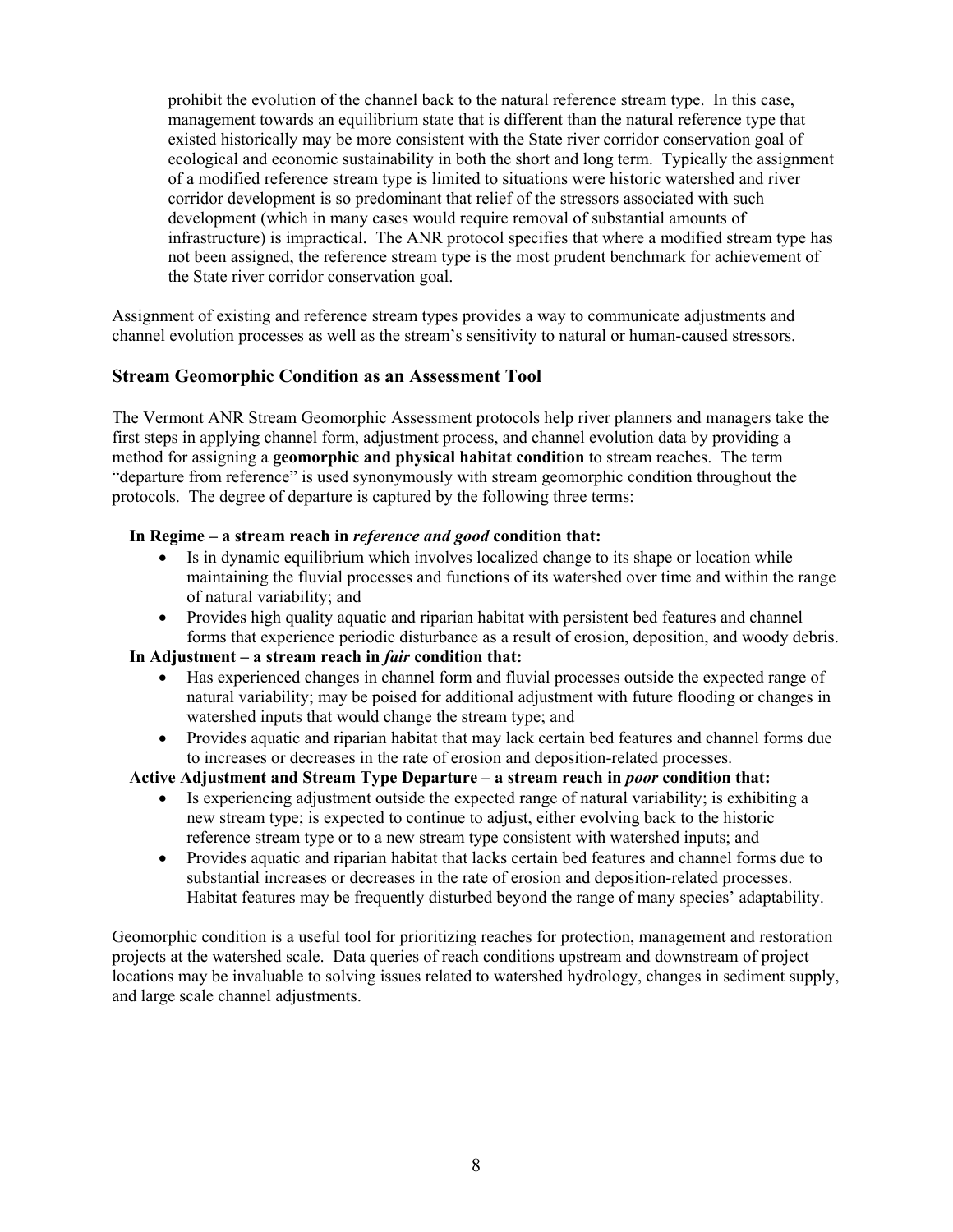#### **Stream Sensitivity as an Assessment Tool**

Streams are a metaphor for "change." Every stream changes in time. The exercise of assigning a **sensitivity rating** to a stream is done in the context that some streams, due to their setting and location within the watershed, are more likely to be in an episodic, rapid, and/or measurable state of change or adjustment. A stream's inherent sensitivity may be heightened when human activities alter the setting characteristics that influence a stream's natural adjustment. The parameters used in the ANR Stream Geomorphic Assessment Protocols to rate sensitivity include: 1) the erodibility of the channel boundary materials; 2) sediment and flow regimes (volume and runoff characteristics); 3) the confinement and slope of the valley; and 4) the degree of departure from reference conditions observed both in the study reach and in adjacent reaches. Streams that are currently in adjustment, especially degradation or aggradation, may become acutely sensitive.

Defining sensitivity has value in communicating the "rate of change" associated with adjustment and channel evolution processes. For instance, a reach rated as highly sensitive due to relatively large loadings of small-sized sediment would potentially exhibit a more rapid adjustment rate than another reach of the same type but rated as having a low to moderate sensitivity. Understanding the sensitivity of a reach can inform how the stream might react to different action alternatives including no action or different types of management or restoration.

### **Three Phases of Stream Geomorphic Assessment**

The Vermont ANR Stream Geomorphic Assessment Protocols are broken down into three handbooks that offer separate but interrelated approaches for examining a set of physical parameters and evaluating the geomorphic and habitat condition of a stream reach and its watershed. The handbook series was developed in recognition that watershed planners and river managers need to understand river forms and processes and have a clear understanding of the spatial and temporal impacts associated with certain human activities. While the protocols require technical training for both professionals and interested lay people, the handbooks provide an accessible method for anyone interested in gaining a limited working knowledge of fluvial geomorphology and the physical components of riparian and instream habitat. They are not intended, however, to provide the full compendium of techniques in the emerging applied sciences of fluvial geomorphology or river ecology.

Upon completing a stream geomorphic assessment, you should be able to "tell the story" of the physical nature of a stream, how a sequence of human activities may have combined to initiate a set of responses (or channel adjustments), and the degree to which the end result of those responses can be predicted. The ability to understand large scale channel evolution within a watershed is invaluable to the river manager or planner trying to evaluate management alternatives. Each handbook guides the development of a unique data set to inform the "story," and the completion of each successive phase (Phase 1 through Phase 3) is intended to increase your certainty of stream type classification and channel evolution prediction. The following Handbook descriptions differentiate between the data types, resources, skills, time frames, and typical applications for each phase of the protocols:

**Phase 1,** the remote sensing phase, involves the collection of data from topographic maps and aerial photographs, from existing studies, and from very limited field studies, called "windshield surveys." Geomorphic reaches and provisional reference stream types are established based on valley land forms and their geology. Predictions of channel condition (departure from reference), adjustment process, and reach sensitivity are based on evaluations of watershed and river corridor land use and channel and flood plain modifications. While stream types and adjustment process predictions are provisional, the Phase 1 remote sensing techniques allow for a large watersheds (100-150 square miles) to be assessed within a few months time. GIS and database tools have been developed to automate many Phase 1 measurements and to aid in data evaluation. Computer and river assessment skills are necessary but there are plenty of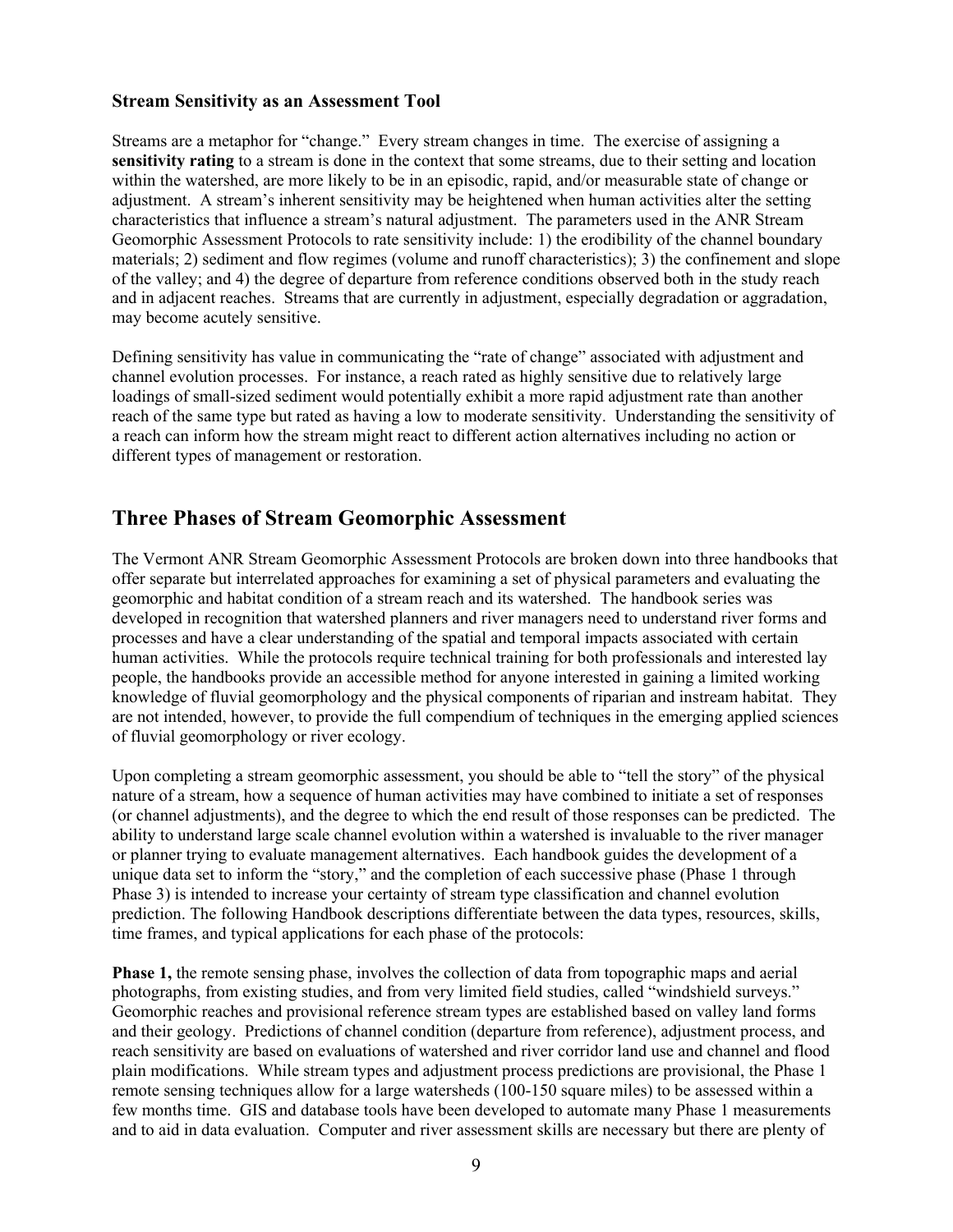tasks that can be completed by someone with limited training. Because the Phase 1 database is developed and may be continually refined for an entire watershed, it can be referred to over-and-over again when issues arise at the reach scale for which river form and processes need to be understood in a watershed context. The Phase 1 assessment is ideal for flagging reaches and completing field studies that will address the goals and issues defined by the assessment group. If you are working on a small watershed (less than 5 square miles), and have already decided to complete extensive field surveys throughout, you may decide to go directly to the field (Phase 2 and/or Phase 3) and return to the Phase 1 assessment to record reference conditions and complete impact ratings.

**Phase 2, the rapid field assessment phase, involves the collection of field data from measurements and** observations at the reach or sub-reach (segment) scale. Existing stream types are established based on channel and flood plain cross-section and stream substrate measurements. Stream geomorphic condition, physical habitat condition, adjustment processes, reach sensitivity, and stage of channel evolution are based on a qualitative field evaluation of erosion and depositional processes, changes in channel and flood plain geometry, and riparian land use/land cover. Phase 2 assessments are described as rapid but can take 1 to 2 days in the field to complete for a one mile reach, depending on how many different conditions or sub-reaches are encountered. Database tools have been developed to facilitate Phase 2 data reduction and reporting. Stream geomorphic and habitat assessment skills are necessary, but there are plenty of tasks that can be completed or assisted by someone with limited training. Over one or two field seasons, enough Phase 2 work can be completed in the field to enhance watershed assessment with a "like reach" analysis of the Phase 1 database. The Phase 2 assessment is ideal for flagging reaches for protection and restoration projects and the completion of Phase 3 assessments.

**Phase 3,** the survey-level field assessment phase, involves the collection of detailed field measurements at the sub-reach or river site scale. Existing stream types and adjustment processes are further detailed and confirmed based on quantitative measurements of channel dimension, pattern, profile, and sediments. Phase 3 assessments are completed with field survey and other accurate measuring devices and can take 3 to four days to survey a sub-reach of two meander wavelengths. Spreadsheet and data base tools have been developed to facilitate Phase 3 data reduction and reporting. Professional level stream survey and geomorphic assessment skills are necessary. Phase 3 assessments are typically pursued to augment data requirements for the design and implementation of river corridor protection or restoration projects. The ANR also uses Phase 3 assessment protocols to develop reference tools (such as regional hydraulic geometry curves) for Phase 1 and Phase 2 assessments.

### **Data Management and Quality Assurance**

In order to ensure the collection of accurate and consistent data, users of the Vermont ANR Stream Geomorphic Assessment protocols should establish a quality assurance program for each phase of the assessment. The protocols outline three key components of a good quality assurance (QA) program: training, data review, and use of a data management system. To help with implementing the QA program a "quality assurance team" should be established at the start of an assessment. This team can be made up of a variety of people with different skills and training; it is important though to have at least one person who has had a higher level of training and experience in the assessment process.

**1) Training**: Training is the first step in starting an assessment. Learning how to use the protocols and evaluate the different parameters is necessary for completing an accurate and consistent assessment. Carefully following the protocols is one way of ensuring that repeatable and consistent sets of data are collected. The level of training may vary for different members of your assessment team, allowing people with different skills and time commitment to be a part of the process without compromising accuracy and consistency. It is important to keep track of the level of training that participants have in order to evaluate and use the data that is collected. Completing the QA sheet at the end of each phase of assessment is a